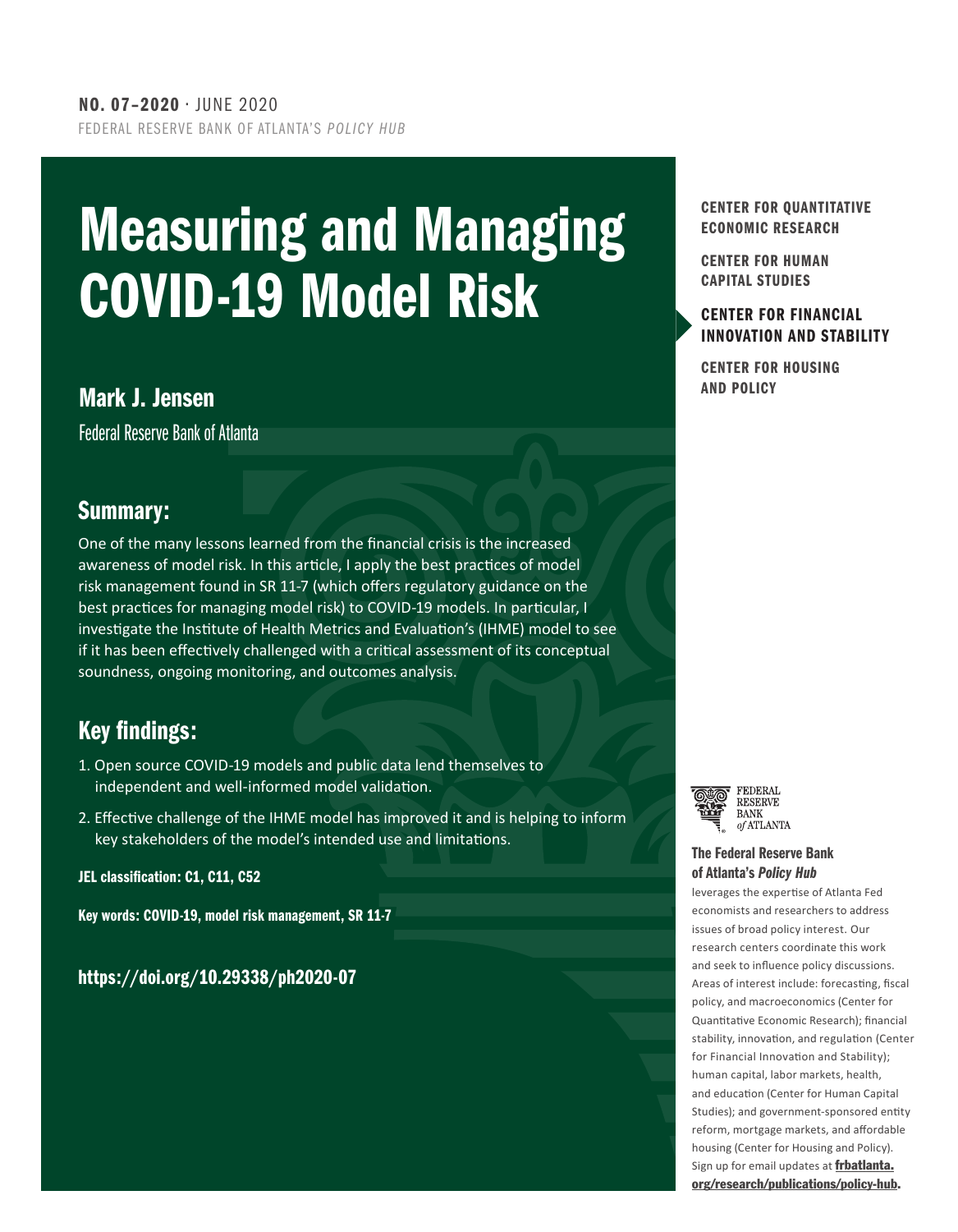## Measuring and Managing COVID-19 Model Risk

**Summary:** One of the many lessons learned from the financial crisis is the increased awareness of model risk. In this article, I apply the best practices of model risk management found in SR 11-7 (which offers regulatory guidance on the best practices for managing model risk) to COVID-19 models. In particular, I investigate the Institute of Health Metrics and Evaluation's (IHME) model to see if it has been effectively challenged with a critical assessment of its conceptual soundness, ongoing monitoring, and outcomes analysis.

JEL Classification: C1, C11, C52

Key words: COVID-19, model risk management, SR 11-7

#### About the Author:

**Mark J. Jensen** is a vice president, a senior economist, and the team leader of the financial markets team in the Research Department of the Federal Reserve Bank of Atlanta. Dr. Jensen concentrates his research on Bayesian financial econometrics. During the Financial Crisis, he was heavily involved with the Federal Reserve System's Comprehensive Capital Analysis and Review by participating on its Risk Evaluation Team for retail products and by validating the Federal Reserve's asset-backed security models for the Model Validation Group.

**Acknowledgments:** The author thanks Neil Desai, Mark Fisher, and Paula Tkac for their helpful comments and suggestions. The views expressed here do not necessarily reflect those of the Federal Reserve Bank of Atlanta or the Federal Reserve System.

*Comments to the authors are welcome at* Mark.Jensen@atl.frb.org*.*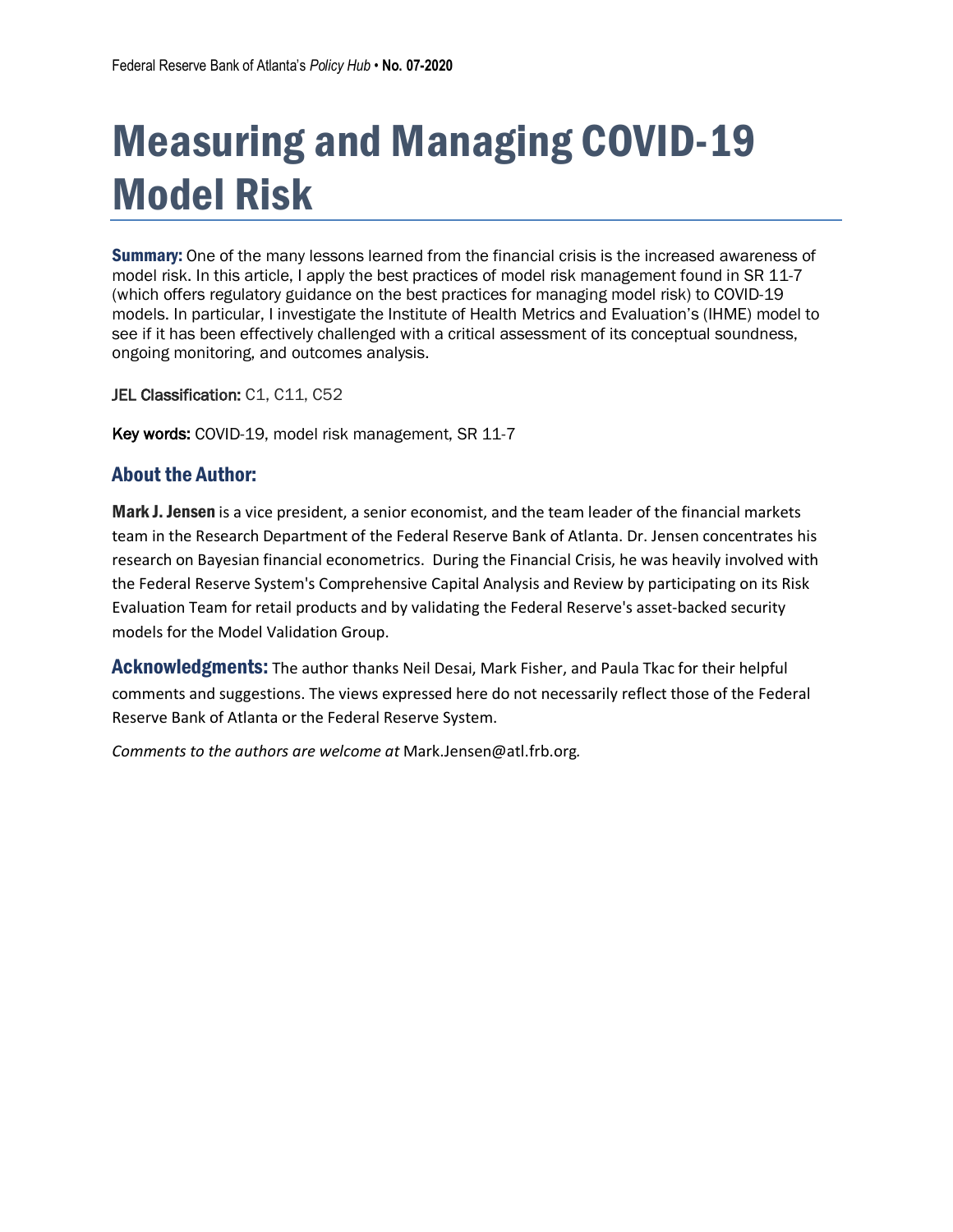Policymakers, healthcare officials, business owners, the media, and the public are looking for any similarities between the financial crisis of 2008 and the current COVID-19 pandemic that could help them in making better and more informed decisions. Though the underlying events of the two crises are very different, there are, however, lessons learned from the financial crisis that also apply to the pandemic. A common theme playing out in the pandemic—one that was was present before, during, and after the financial crisis—is the modeling and forecasting of hard-to-predict, unknown values. For example, in the case of the financial crisis predicting the number of future mortgage defaults on a bank's portfolio was unpredictable. For the virus, predicting the number of future COVID-19 related fatalities for a particular geographical area is challenging.

At the core of the financial crisis was the challenge of modeling the value of structured credit products like collateral debt obligations (CDO), which the rating agencies used to assess the credit risk of these products.<sup>1</sup> In a pandemic crisis, these challenges include the modeling of the number of future fatalities, the rate of infection, the future level of hospital resources, the likelihood of a second wave, the other unknown values associated with the COVID-19 virus, and how the public might respond to changes in social distancing. Like the credit rating agencies, having a model to forecast these unknown values related to COVID-19 help key stakeholders assess the risks and navigate them appropriately.

To make accurate predictions, we need good models, but modeling is hard.<sup>2</sup> Modeling is even harder when data are sparse, occasionally mismeasured, or unavailable or—like the credit rating agencies' experience with CDOs—no data are available through a credit or business cycle. Similarly, in the case of COVID-19, modelers do not have the luxury of observing the daily number of fatalities or the rate of infection from the virus's beginnings to its eradication.

#### Model Risk Management

 $\overline{a}$ 

Good modeling is just as much a subjective art form as it is an objective science. In addition to requiring high levels of technical and mathematical skills, modeling involves learning by doing, knowing the institutional details, understanding the nuances of the data, recognizing the empirical regularities, etc. Those who already have experience modeling pandemics are most likely more capable of proposing the initial models. However, feedback, input, and critiquing from others are critical to improving these initial

<sup>1</sup> See Charles Smithson, "Valuing hard-to-value assets," *Risk Magazine*, September 2008.

<sup>&</sup>lt;sup>2</sup> See Maggie Koerth, Laura Bronner, and Jasmine Mithani, "Why It's So Freaking Hard to Make a Good COVID-19 Model," *FiveThirtyEight*, March 31, 2020 <https://fivethirtyeight.com/features/why-its-so-freaking-hard-to-makea-good-COVID-19-model/> (accessed June 16, 2020).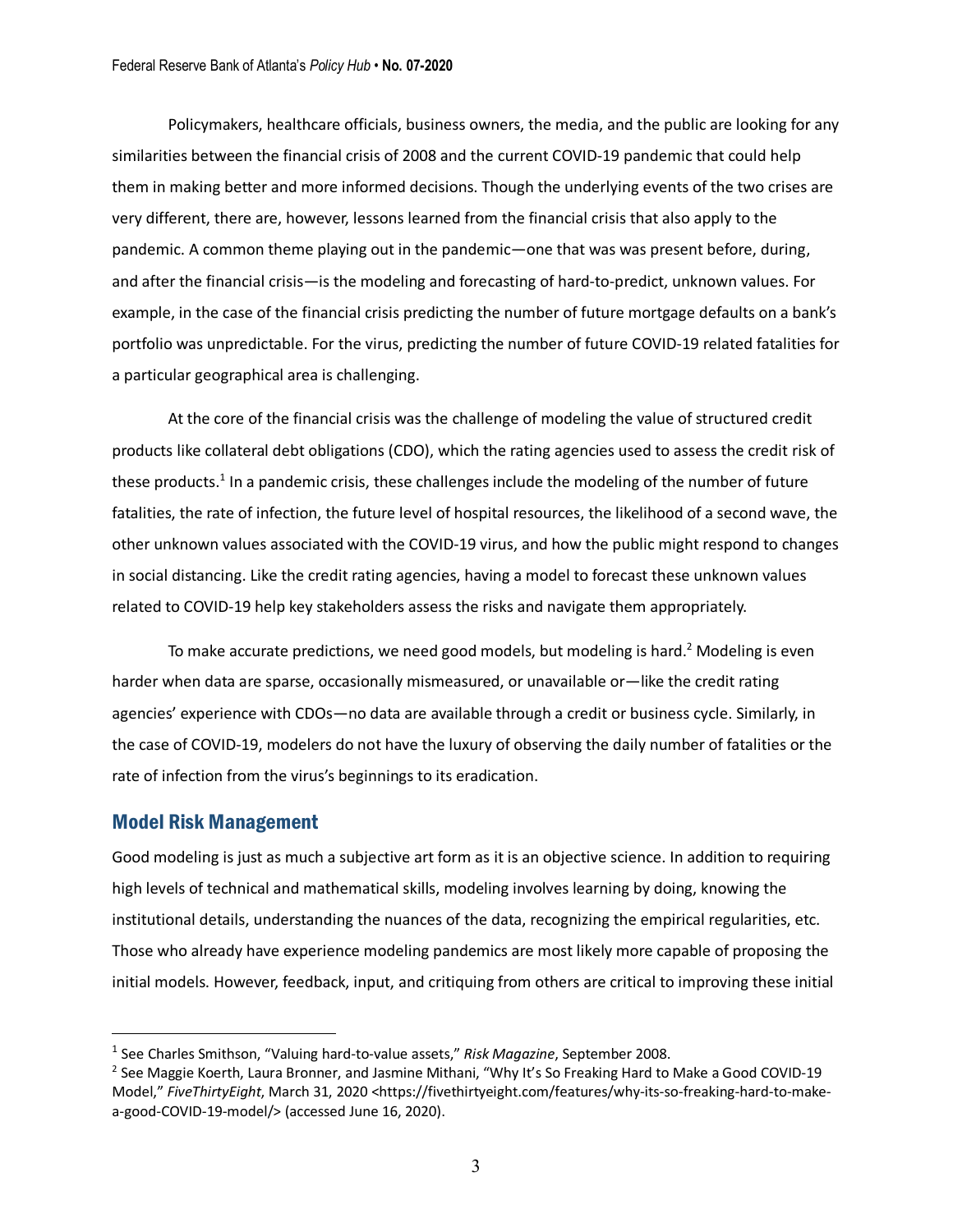models. This iterative process—in other words, the practice of model risk management—is one of the primary lessons banks and their regulators learned from the financial crisis, and it also applies to the modeling of COVID-19.

As a consequence of financial institutions relying on incorrect models or using them in an unintended manner, the Board of Governors of the Federal Reserve System and the Office of the Comptroller of the Currency jointly issued guidance to banking organizations and supervisors in the form of SR 11-7 on the best practices for managing model risk.<sup>3</sup> Model risk is the potential for adverse consequences from decision makers (for instance, policymakers, healthcare officials, and business leaders) making decisions based on incorrect or misused model output or conflating model prediction with certainty. In the case of COVID-19, model risk can lead to an increase in human loss as well as financial and economic ruin as a result of poor decision making based on inappropriately used or misunderstood model results.

SR 11-7 has fundamentally improved how model developers, chief risk officers, and even the boards of directors of financial institutions manage model risk. SR 11-7 also led the supervising agencies to increase their human capital in the area of quantitative modeling skill to better monitor a financial institution's level of model risk. Through an ongoing, coordinated effort on managing model risk between supervisors and financial institutions, the capital planning processes of financial firms are more robust, and banks are now more resilient to adverse shocks like COVID-19. How well, then, do the COVID-19 models—and in particular, the Institute for Health Metrics and Evaluation's (IHME) model of fatalities related to COVID-19<sup>4</sup>—stand up to the best practices found in SR 11-7?

At the heart of SR 11-7 is "effective challenge" – the critical analysis by objective, informed parties that can identify model limitations and produce appropriate changes. Effective challenge consists of three areas: conceptual soundness, ongoing monitoring, and outcomes analysis. Because financial firms use propriety data to develop their models, effective challenge is formally performed by an inhouse model validation team that is independent of the model developers. COVID-19 models and their

 $\overline{a}$ 

<sup>&</sup>lt;sup>3</sup> See SR Letter 11-7 and OCC 2011-2, "Guidance on Model Risk Management," April 4, 2011

<sup>&</sup>lt;https://www.federalreserve.gov/supervisionreg/srletters/sr1107.htm<sup>&</sup>gt; (accessed June 16, 2020). 4 See IHME COVID-19 health service utilization forecasting team, "Forecasting the Impact of the First Wave of the

COVID-19 Pandemic on Hospital Demand and Deaths for the USA and European Economics Areas Countries," <https://doi.org/10.1101/2020.04.21.20074732v1> (accessed June 16, 2020).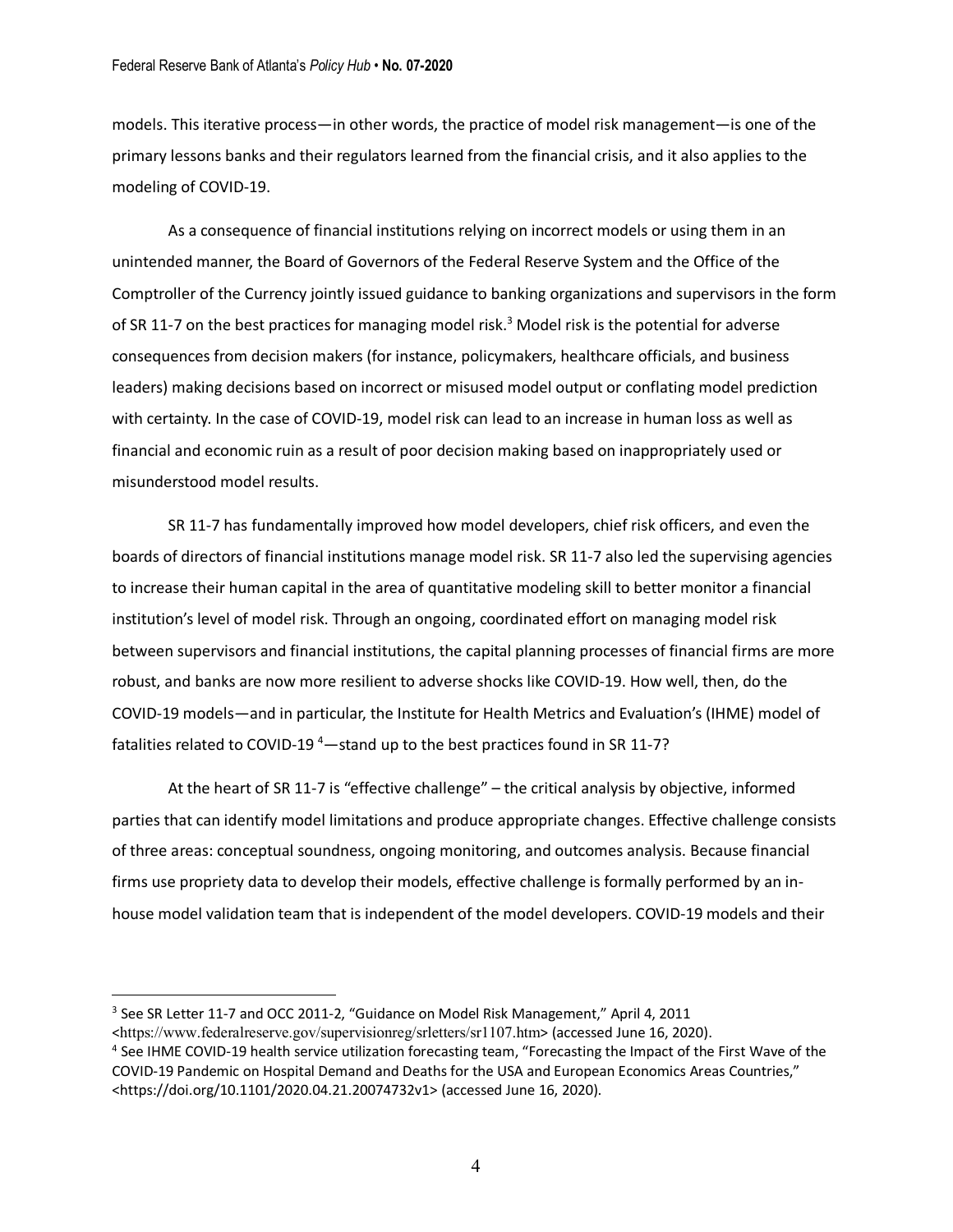data<sup>5</sup> are mostly in the public domain.<sup>6</sup> Hence, the process of effective challenge can be done informally and effectively through open comment and critical peer review<sup>7</sup>, not the closed process of blind journal refereeing.

#### Conceptual Soundness

 $\overline{a}$ 

Conceptual soundness involves the design, theory, and purpose of the model. To help healthcare officials plan for the demand for medical services, model developers of the original IHME model<sup>8</sup> fit a statistical model to the cumulative number of COVID-19-related fatalities as a function of social distancing.<sup>9</sup> It was not an epidemiological model capable of forecasting the long-run behavior of the virus. Instead, the modelers assumed daily fatalities grow exponentially until reaching their peak level and then extrapolated forward from that curve. Given this modeling assumption, the original IHME model should not be used to infer the number of daily fatalities beyond seven to 21 days, nor should it be used once the number of fatalities in a location has peaked.

Sound model risk management, as spelled out in SR 11-7, explicitly states that model users should only use a model for its intended purpose. Since the original IHME model predicted how the introduction of social distancing measures would affect fatalities, and not how fatalities would be affected when such policies are relaxed, policymakers, healthcare officials, and the media should not have relied on the model to indicate when social distancing measures could safely be relaxed. Instead, the original IHME model was useful to measure how social distancing was helping to flatten the curve.

<sup>5</sup> For data on confirmed cases and deaths see "Data on COVID-19 (coronavirus) by *Our World in Data*" <https://github.com/owid/covid-19-data/blob/master/public/data/README.md> (accessed June 16, 2020). Google is making available data on human mobility, to quantify the changing impact social distancing has on deaths, at "COVID-19 Community Mobility Reports" <https://www.google.com/covid19/mobility/> (accessed June 16, 2020).  $6$  For an ensemble of models forecasting the number of national- and state-level deaths, see the Centers for Disease Control and Prevention website <https://www.cdc.gov/coronavirus/2019-ncov/covid-data/forecastingus.html> (accessed June 16, 2020).

 $7$  For instance, see the critical assessment of the IHME model by Nicholas Jewell, Joseph Lewnard, and Britta Jewell, "Caution Warranted: Using the Institute for Health Metrics and Evaluation Model for Predicting the Course of the COVID-19 Pandemic,". *Annals of Internal Medicine*, April 14, 2020 <https://doi.org/10.7326/M20-1565> (accessed June 16, 2020).

<sup>&</sup>lt;sup>8</sup> In response to additional data and an increasing understanding about the behavior of the virus, the IHME expanded its model to a hybrid, multistage approach that now forecasts cumulative deaths in response to testing and increasing social interaction. See "COVID-19: What's New for May 4, 2020," COVID-19 Estimation Updates, Institute for Health Metrics and Evaluations," <http://www.healthdata.org/COVID/updates> (accessed June 16, 2020).

<sup>&</sup>lt;sup>9</sup> See IHME COVID-19 health service utilization forecasting team, "Forecasting the Impact of the First Wave of the COVID-19 Pandemic on Hospital Demand and Deaths for the USA and European Economics Areas Countries," <https://doi.org/10.1101/2020.04.21.20074732v1> (accessed June 16, 2020).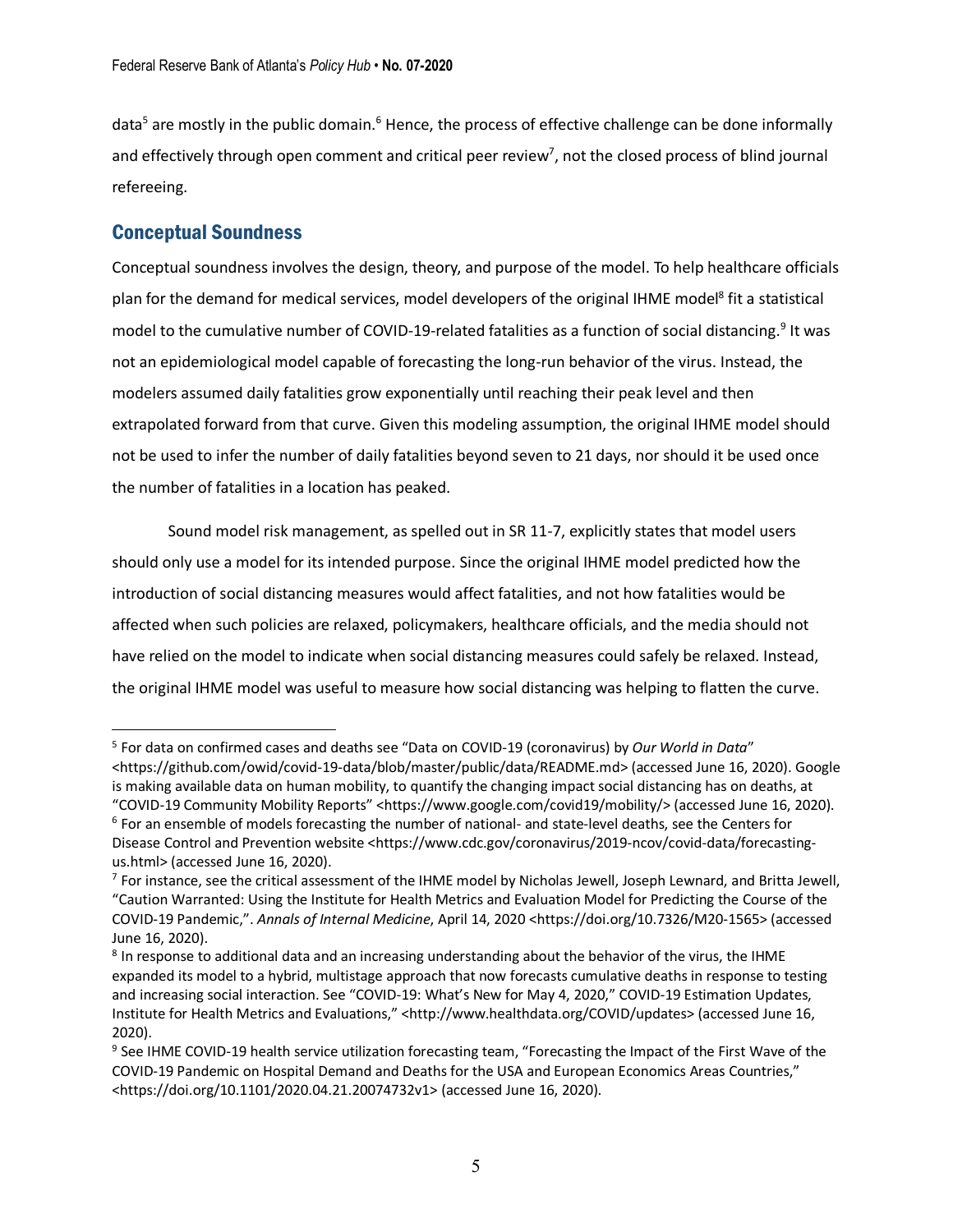#### Federal Reserve Bank of Atlanta's *Policy Hub* • **No. 07-2020**

The potential economic and social costs from incorrectly using a model should encourage all stakeholders to have a sound understanding of model risk by knowing the correct use of a model as well as its limitations.

Conceptual soundness also includes ensuring data quality and relevance. One reason CDOs were challenging to model before and during the financial crisis was that there were no reliable, granular-level data on the assets underlying these structured credit products.<sup>10</sup> Even for the most sophisticated models, garbage data in lead to garbage model predictions out.

Minimizing model risk means it's important to point out the limitations and potential shortcomings of one's data. In the case of COVID-19, there was initially only sparse data on how fatalities from the virus would grow, how long it took for fatalities to peak, what level they would peak at, and how daily fatalities would behave after peaking. For example, for states that experienced fatalities, some of them had only a few days' worth of data. $^{11}$ 

For some time, designing models for sparse and noisy data has commanded the attention of Bayesian statisticians and econometricians.<sup>12</sup> Bayesians deal with limited data by learning and borrowing from others who have already experienced a similar event and collected data from that event. Learning and borrowing information from others with similar experiences is reflected in the construction of a set of initial beliefs called the Bayesian prior.<sup>13</sup> The prior captures what the modeler initially expects to occur for the location where data are limited. As the modeler collects and analyzes data from a particular location, the modeler updates the prior's initial beliefs.

In the IHME model, the model developers initially used proxy data from Wuhan City, China, to form the prior for how the peak time responds to social distancing. Early on, Wuhan was the only location where fatalities had peaked and had also enacted social distancing, so the modelers borrowed and learned from these data. Over time, the IHME model developers added data from other locations

 $\overline{a}$ 

<sup>&</sup>lt;sup>10</sup> See "Shareholder Report on UBS's Write-Downs," April 2008.<br><sup>11</sup> Because testing has not been random, measures of the number of infected are even noisier than reported deaths. Infection data are also prone to underreporting since testing is limited.<br><sup>12</sup> See Mark J. Jensen, "Stress Testing with the Help of Bayes' Theorem," *Notes from the Vault*, February 2016

<sup>&</sup>lt;https://www.frbatlanta.org/cenfis/publications/notesfromthevault/1602.aspx> (accessed June 16, 2020). 13 For a layperson's introduction to Bayesian statistics, see S.B. McGrayne, *The Theory That Would Not Die: How Bayes' Rule Cracked the Enigma Code, Hunted Down Russian Submarines, & Emerged Triumphant From Two Centuries of Controversy,* New Haven, Yale University Press, 2011.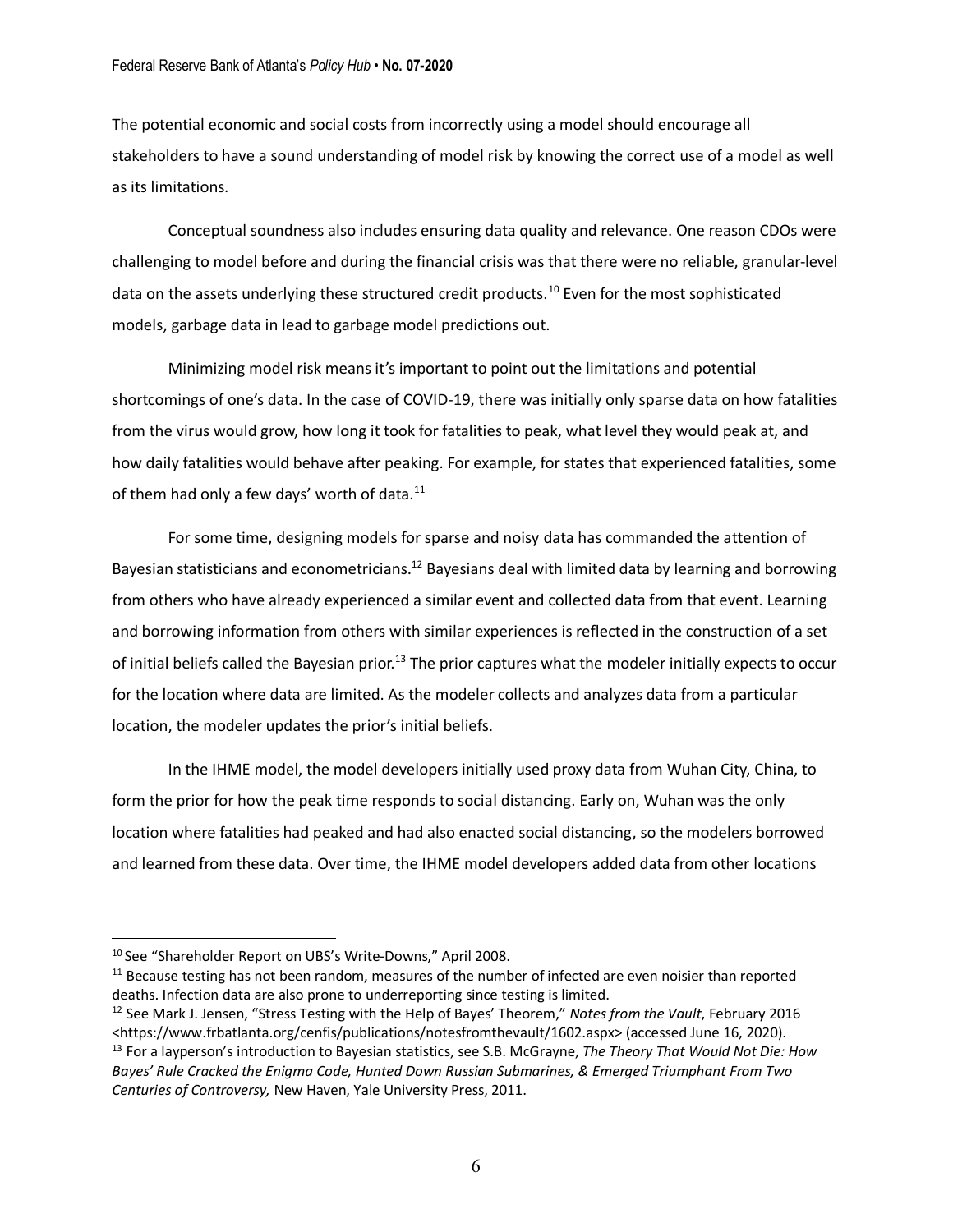that had peaked in the number of daily fatalities and used this cross-section of data to update their Bayesian prior.<sup>14</sup>

According to SR 11-7, when modelers use proxy data related to a financial institution, they should justify the data and show that they represent the financial institution's portfolio. When the relationship between social distancing and every location's peak in fatalities is treated the same, projected fatalities with the IHME model for each location will tend to be biased toward the global overall relationship. As a result, there is the potential for locations where social distancing did not affect the peak in fatalities to look like they did, and for locations where social distancing had a very large effect on their peak to look like it did not.<sup>15</sup>

In figure 1, we plot the trajectory of daily fatalities per million people for eight different countries that had already reached their peak. As the wide variety of patterns in these trajectories makes evident, COVID-19 fatalities do not follow the same dynamic path from country to country. Given the heterogeneity of these trajectories, the model developers of the IHME model should point out the potential bias of their predictions. For example, using the countries in figure 1 as an example, this potential bias means that, going forward, Sweden and Greece would behave more like Germany. Identifying such drawbacks of one's modeling approach will help policymakers and healthcare officials understand why actual fatalities in a location where data are sparse can differ dramatically from the model's predictions.

<sup>&</sup>lt;sup>14</sup> At the time of this writing, the IHME model used 13 locations where peak deaths had occurred to form a prior for the relationship between social distancing and peak time. A larger cross-section of such locations also helps reduce the noise and underreporting bias prevalent in the recorded number of deaths.

<sup>15</sup> See Mark Fisher and Mark J. Jensen, "Bayesian Nonparametric Learning of How Skill is Distributed across the Mutual Fund Industry," *Journal of Econometrics*, forthcoming. They show how highly (un)skilled fund managers look average when the prior for skill is computed in a manner similar to the IHME model's prior.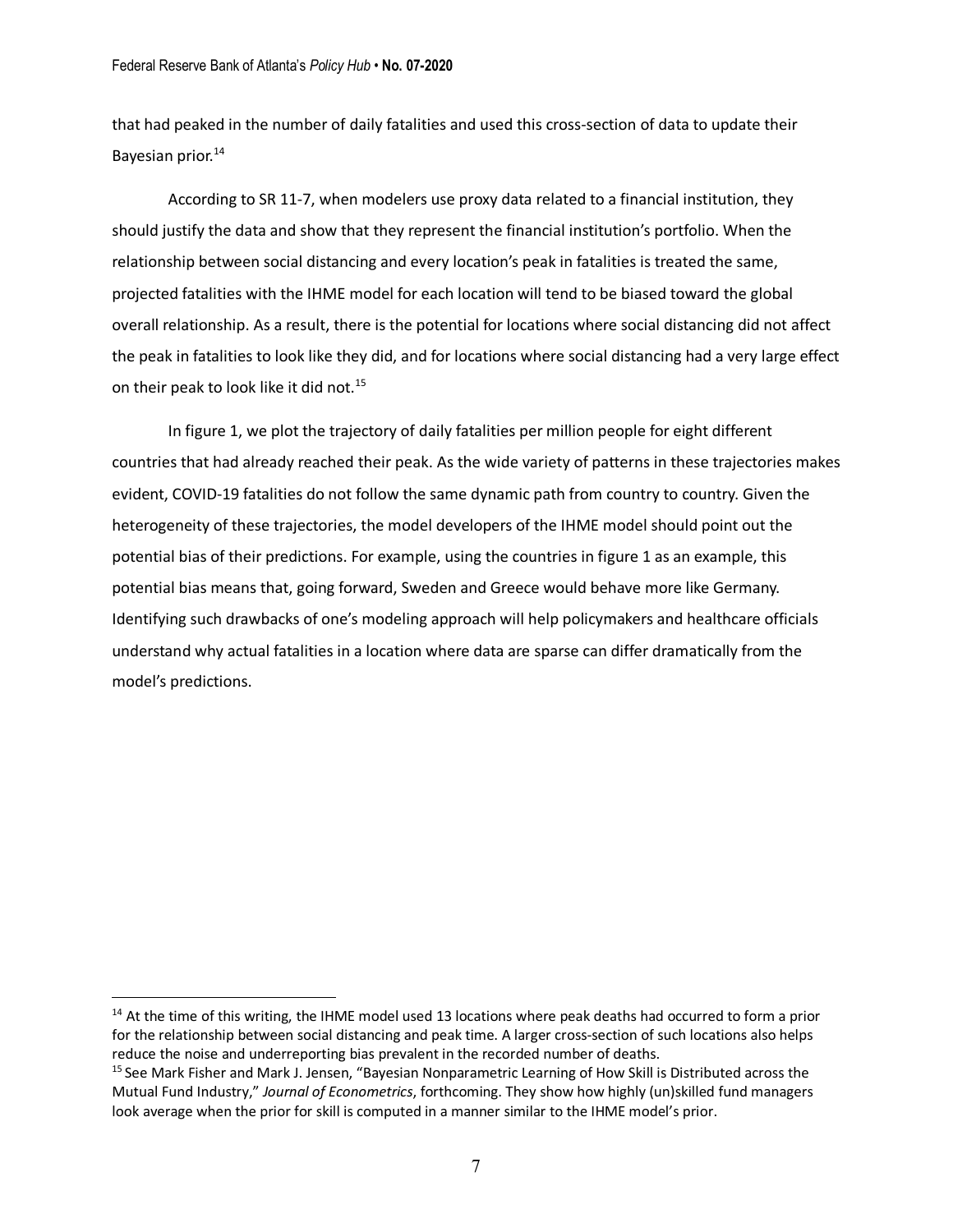

Figure 1: Daily Confirmed COVID-19 Deaths per Million

Note: Data are depicted in log-scale as of May 14, 2020, using a seven-day moving average to smooth out day-to-day fluctuations. Source: Our World in Data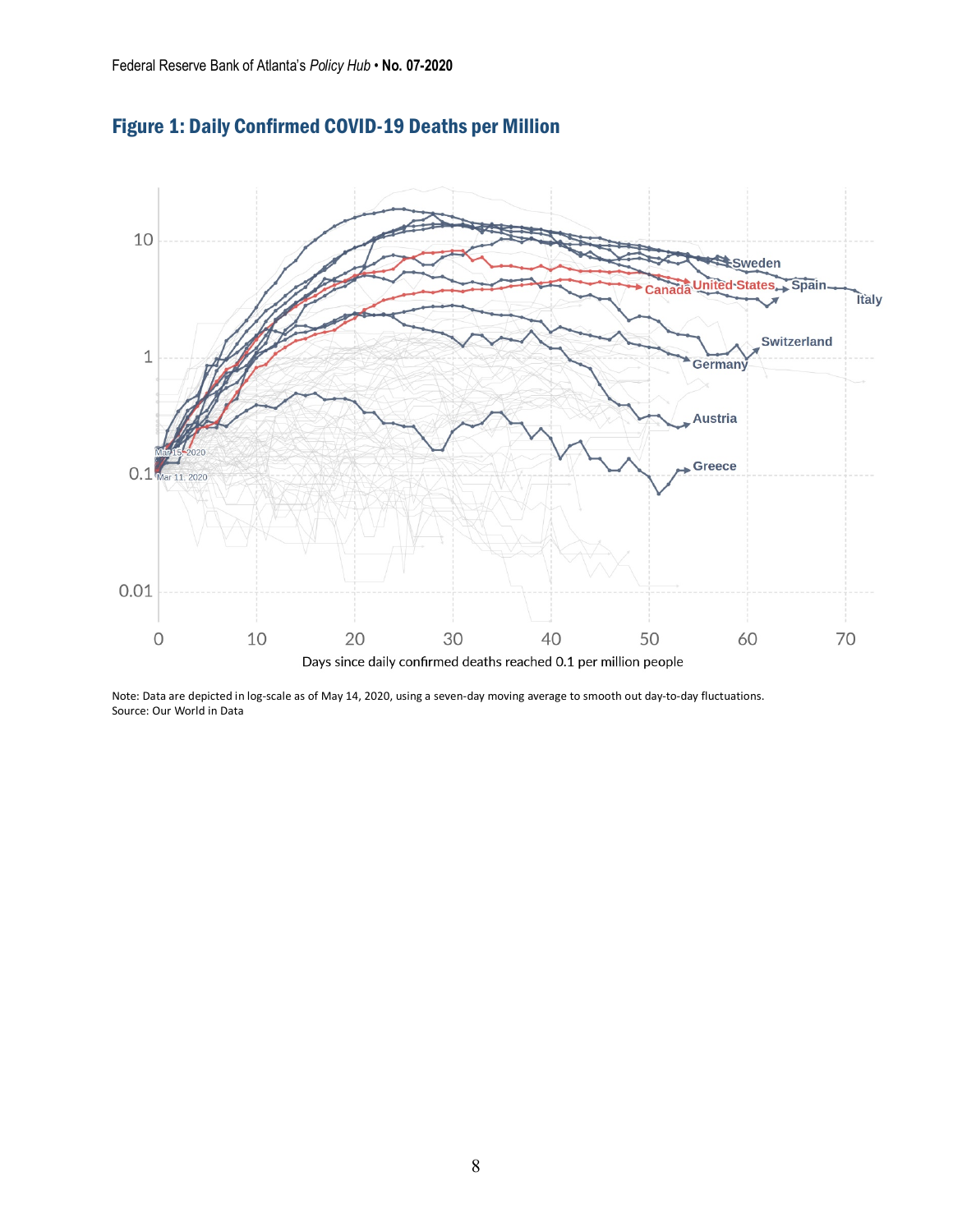#### Ongoing Monitoring

Ongoing monitoring involves constantly revising, improving, and possibly replacing a model in response to new information or a model not performing as intended. For COVID-19, dynamic modeling is the response to the virus's fast-moving threats and developments, along with incorporating the flood of new information. How modelers respond to this new information is where ongoing monitoring plays a critical role in effectively challenging a model.

A consequential example of not performing ongoing monitoring is the U.S. Office of Federal Housing Enterprise Oversight risk-based capital model for Fannie Mae and Freddie Mac. In the run-up to the financial crisis, these models failed to detect the increasing risk in the mortgage market because the models were estimated using stale data from 1979 to 1997.<sup>16</sup>

Ongoing monitoring has been occurring for the IHME model through critical peer review and professional feedback. By the end of May, at least five revisions to the model had been made. One notable example was the early revision to the model's conservative range of possible outcomes for future fatalities. During the period of March to April 2020, the range of uncertainty in the model's predictions failed to properly include the correct proportion of observed fatalities.<sup>17</sup>

The IHME model had been overly optimistic in its range of possible outcomes because the model's statistical properties were based on the incorrect assumption that the cumulative number of fatalities are independent from day to day.<sup>18</sup> Also, the model developers had assumed large sample statistical behavior for the parameter estimates for locations where there were too few observations for these asymptotic properties to hold.<sup>19</sup> The model developers promptly addressed these statistical concerns by changing the way the range of possible model outcomes were computed from an

<sup>&</sup>lt;sup>16</sup> See W. Scott Frame, Kris Gerardi, and Paul S. Willen, "The Failure of Supervisory Stress Testing: Fannie Mae, Freddie Mac, and OFHEO," Federal Reserve Bank of Atlanta Working Paper 2015-3,

<sup>&</sup>lt;https://www.frbatlanta.org/research/publications/wp/2015/03.aspx> (accessed June 16, 2020). <sup>17</sup> See Nicholas Jewell, Joseph Lewnard, and Britta Jewell, "Caution Warranted: Using the Institute for Health Metrics and Evaluation Model for Predicting the Course of the COVID-19 Pandemic,". *Annals of Internal Medicine* 2020, <https://doi.org/10.7326/M20-1565> (accessed June 16, 2020).

 $18$  It is the daily number of fatalities that are independent, not the cumulative number.

<sup>&</sup>lt;sup>19</sup> See Spencer Woody, Mauricio Tec, Maytal Dahan, Kelly Gaither, Michael Lachmann, Spencer Fox, Lauren Meyers, and James Scott, "Projections for first-wave COVID-19 deaths across the US using social-distancing measures derived from mobile phones," University of Texas at Austin COVID-19 Modeling Consortium, April 17, 2020, http://www.tacc.utexas.edu/ut\_covid-19\_mortality\_forecasting\_model\_report> (accessed June 16, 2020).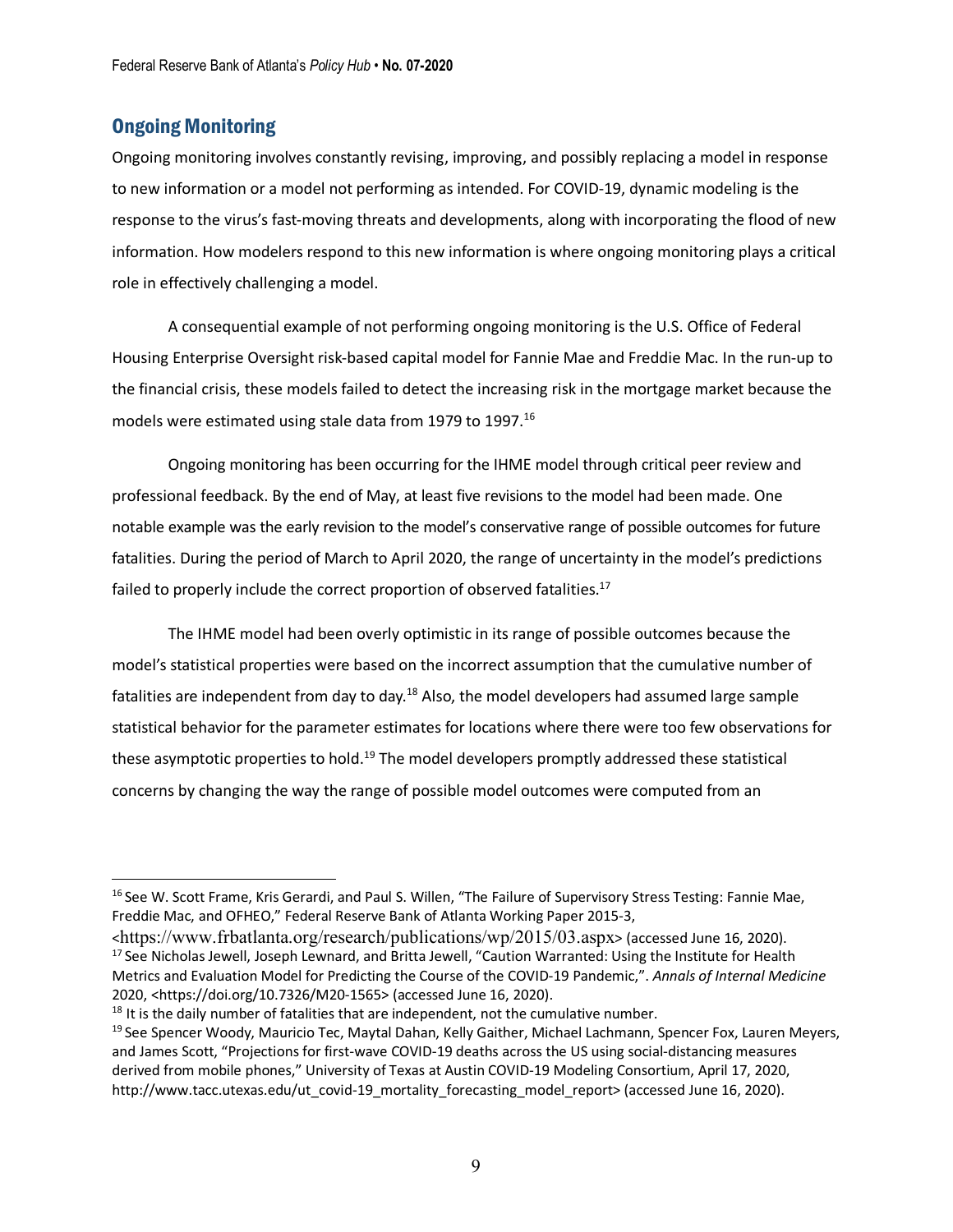approximate model-based uncertainty approach to a simulation-based approach.<sup>20</sup> Developers of the IHME model will need to continue addressing issues raised by their peers and the profession at a frequency appropriate for the flow of new information to avoid a stale and irrelevant model.

#### Outcomes Analysis

The last step to effective challenge is performing outcomes analysis. Of the many quantitative and qualitative approaches to conducting outcomes analysis, back-testing is the form of outcomes analysis most often required by internal risk governance policy. Back-testing a model involves estimating the model over a restricted range of data and using the estimated model to predict the out-of-sample data. For example, in the case of COVID-19 one would use the daily data on the number of fatalities up to a selected date, but before the end of the data set, to estimate the model. Then the estimated model could be used to forecast the number of fatalities over the data not used to estimate the model.

The COVID Projections Tracker (CPT) website (at https://www.covid-projections.com/) plots the back-testing results for the IHME model. In figure 2, we reproduce the CPT graph of the IHME model's back-testing forecasts of the daily number of fatalities for the United States for eight different in-sample dates (lines) against the actual number of fatalities (vertical bars).<sup>21</sup> Clearly, from the point forecasts of figure 2, the IHME model was overly optimistic about the time to the peak and the maximum number of daily fatalities. Neither more data nor updating and revising the IHME model fixed this downward bias in the number of future daily fatalities.<sup>22</sup> Given the common theme found in these back-testing results, policymakers and healthcare officials should have been careful and applied conservative and qualitative adjustments to the IHME model's forecasts when making decisions and informing the public about the future path of COVID-19 fatalities.

<sup>&</sup>lt;sup>20</sup> See "Forecasting the Impact of the First Wave of the COVID-19 Pandemic on Hospital Demand and Deaths for the USA and European Economics Areas Countries," sections 9.1 and 9.2 of Appendix B: CurveFit Tool and Analyses of IHME COVID-19 health service utilization forecasting team, <https://doi.org/10.1101/2020.04.21.20074732v1> (accessed June 16, 2020).

<sup>&</sup>lt;sup>20</sup> Ideally, one would also like to see the model's range of uncertainty around its point forecast.

<sup>&</sup>lt;sup>22</sup> The considerable shift in the projected number of deaths associated with the back-test date May 4, 2020, is computed with a new multilevel IHME model that layers an epidemiology SEIR model onto the curve-fitting approach. See the IHME's COVID-19 health service utilization forecasting team, "COVID-19: What's New for May 4, 2020," May 4, 2020

<sup>&</sup>lt;http://www.healthdata.org/sites/default/files/files/Projects/COVID/Estimation\_update\_050420.pdf>.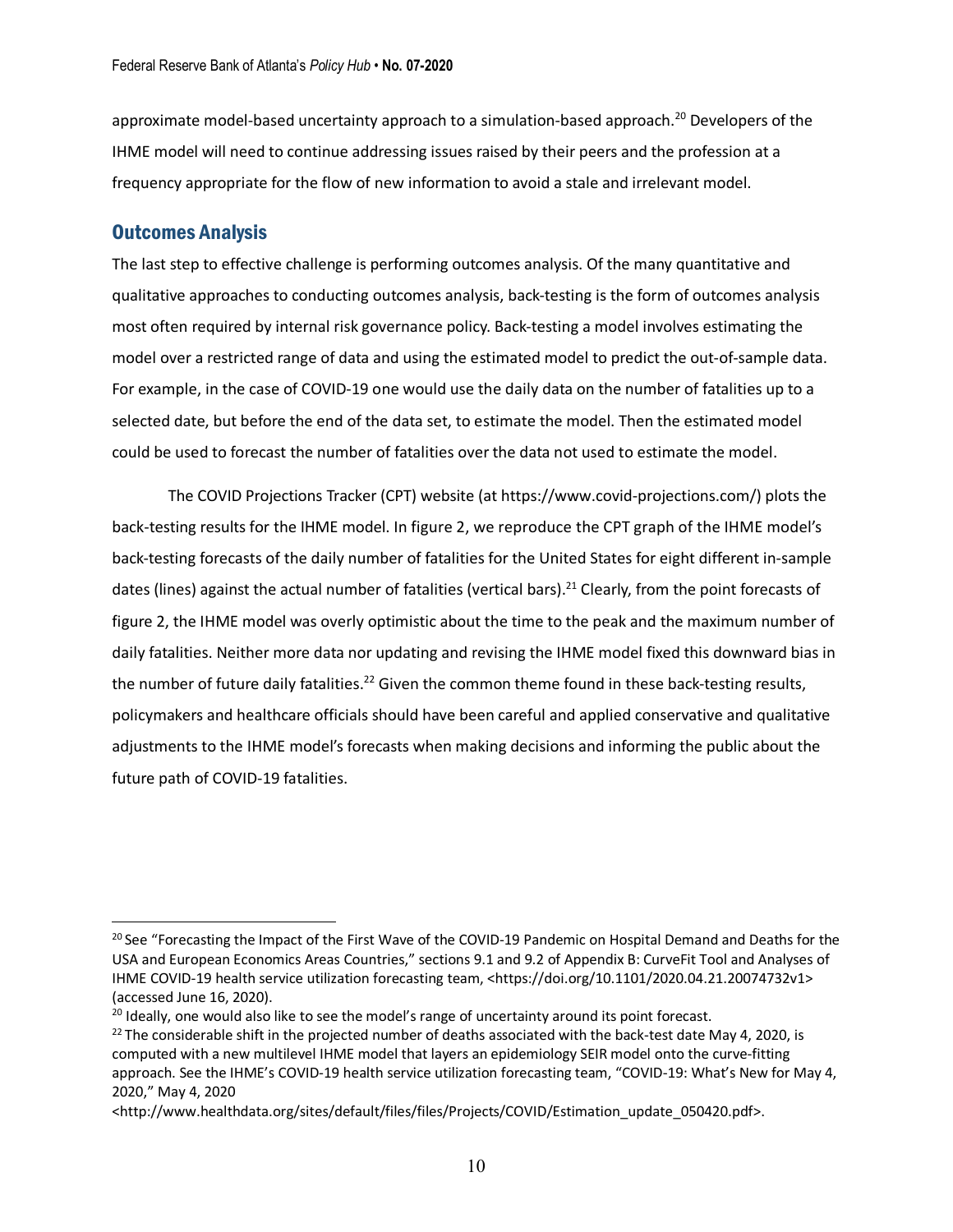

#### Figure 2: Back-Testing Results for the IHME Model

#### Sensitivity Analysis

Outcomes analysis of COVID-19 also includes modeling how fatalities will respond to changes in social distancing policies or to people's willingness to adhere to these policies. This requires modelers to make explicit assumptions about what the policy will be—or how people will behave—during the period being predicted. In the case of the Federal Reserve Board's comprehensive capital analysis and review, a stress test of bank capital, modelers predict losses under different adverse economic scenarios.<sup>23</sup> However, assumptions about the future are often wrong.

Model users must understand that the model's predictions depend on the model developers' assumptions about the future level of social distancing.<sup>24</sup> Generating multiple future possible scenarios for social distancing can help show a model's range of possible outcomes and demonstrate the level of uncertainty in the predictions. In SR 11-7, this multiple-scenario exercise is a way of carrying out the model's "sensitivity analysis," which is critical to validating a model used to make predictions for conditions not seen before.

All models—be they economic, statistical, or epidemiological—are imperfect abstractions of the real world. Understanding the degree of these imperfections is at the core of model risk management. As I have pointed out, the guidance and best-practices found in SR 11-7 help minimize model risk and make good models better, and the IHME model has seen informal, peer-to-peer, and effective challenge.

<sup>&</sup>lt;sup>23</sup> See "Comprehensive Capital Analysis and Review 2020 Summary Instructions," Board of Governors of the Federal Reserve System, March 2020 <https://www.federalreserve.gov/publications/comprehensive-capitalanalysis-and-review-summary-instructions-2020.htm> (accessed June 16, 2020).

<sup>&</sup>lt;sup>24</sup> For example, the IHME model treats each location independently. Hence, the model explicitly does not incorporate assumptions about how an increase in future travel will affect the number of deaths.